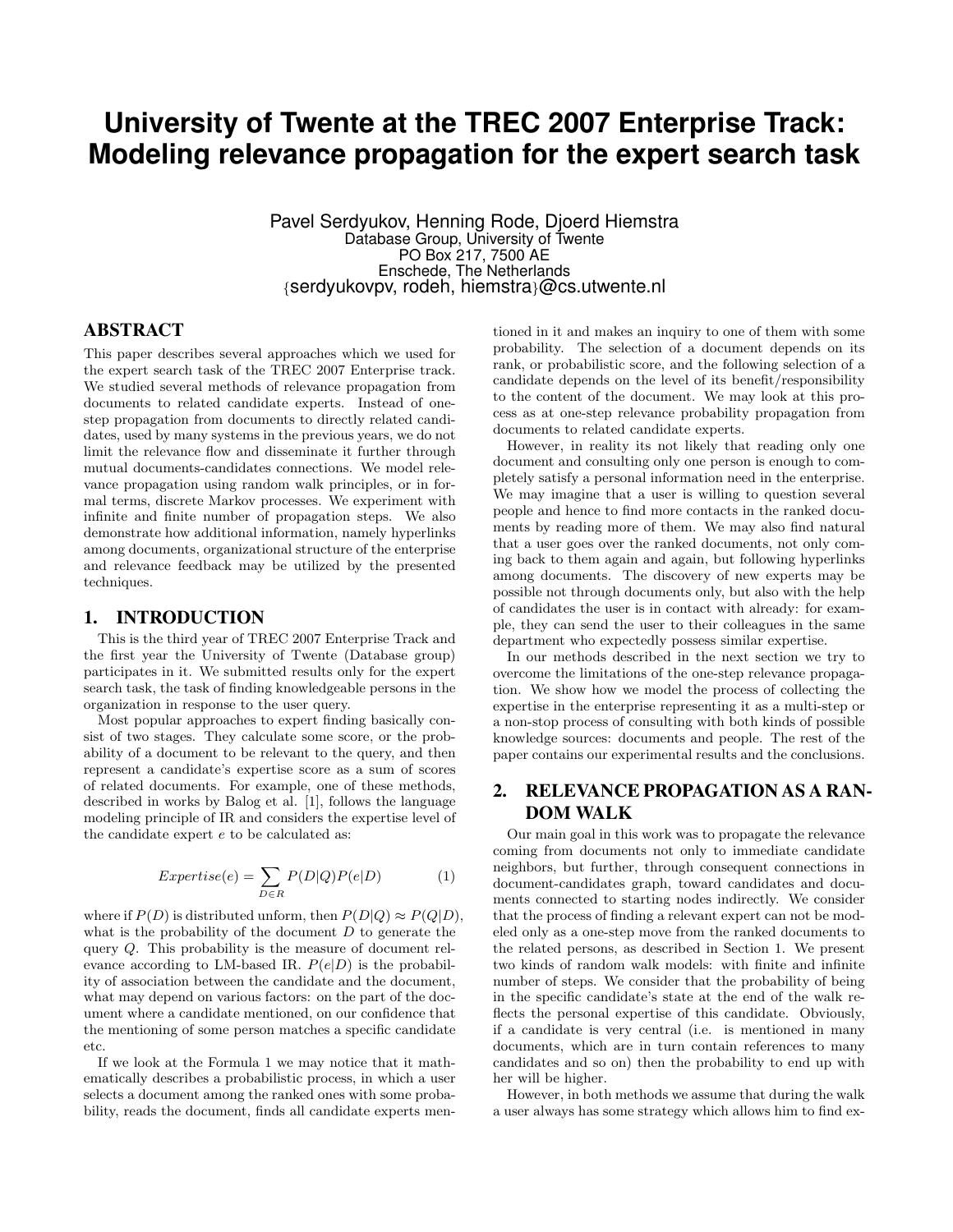perts relevant exactly to his query, but not just authoritative in the organization. This means that a user would always prefer not to move too far away from the ranked documents and/or to return to them regularly, taking a document from the ranked list again and starting a new walk. Now we describe our two random walk models implementing this strategy in two different ways.

There are some probabilities in formula 1 which we also use in our work. The probability of query to be generated by the document language model is calculated as:

$$
P(Q|D) = \prod_{q \in Q} P(q|D),\tag{2}
$$

$$
P(q|D) = (1 - \lambda_G) \frac{tf(q, D)}{|D|} + \lambda_G \frac{\sum_D tf(q, D)}{\sum_D |D|}
$$
 (3)

where  $tf(q, D)$  is a term frequency of q in the document D, |D| is the document length and  $\lambda_G$  is a Jelinek-Mercer smoothing parameter - the probability of a term to be generated from the global language model. In all our experiments it is set to 0.5, what is standard in retrieval tasks.

In our work, we also exploit the probabilities of selection a document given a person and of selection a person given a document:

$$
P(D|e) = \frac{a(e, D)}{\sum_D a(e, D)}, P(e|D) = \frac{a(e, D)}{\sum_e a(e, D)}, \qquad (4)
$$

where  $a(e, D)$  is the non-normalized association score between the candidate e and the document D.

#### 2.1 K-step random walk

In this approach, we imagine that a user after getting the list of ranked documents with the list of related candidates attached:

- selects one document with a probability proportional to its probability of relevance,
- makes K-steps of two kinds: if a user is in the document node, then one of related candidates is selected, or if a user is in the candidate node, then one of documents related to this candidate is selected.

If we consider this process as a walk over a bipartite graph with documents and candidates layers of nodes, than this becomes a process of moving to a node from an opposite layer at each step, starting from some node in a document layer.

We consider this walk as finite, so we believe in this case that at some point a user is tired or satisfied with some candidate and stops their search process. So, we iteratively calculate the probability that a random surfer will end up in a certain candidate starting the walk from the one of ranked documents, using the following formulas:

$$
P_0(D) = \frac{P(Q|D)}{\sum_{D \in R} P(Q|D)}, P_0(e) = 0,\tag{5}
$$

$$
P_k(D) = \sum_{e \to D} P(D|e) P_{k-1}(e), \tag{6}
$$

$$
P_k(e) = \sum_{D \to e} P(e|D) P_{k-1}(D)
$$
 (7)

The probability of starting this walk from a specific document is proportional to its probability to be relevant.

# 2.2 Infinite random walk

In our second approach, we assume that the walk process has an infinite number of steps. Stationary probabilities of ending up in the candidate nodes are considered estimators of their expertise. However, the stationary distribution of a discrete Markov process which we use in our modeling does not depend on the initial distribution over states. In other words, the more steps the user does, the less important that the walk was started from certain document nodes and hence their relevance has much less influence on the selection of candidates. In the case of a non-stop walk along the paths with infinite number of nodes, the relevance appearing from ranked documents is propagated so often that it just gets spread equally over all nodes in the graph at some step in the future.

In order to retain the importance for a candidate to stay in proximity to relevant documents, we introduce the possibility to return regularly to the documents from any node of the graph and start the walk through mutual documentscandidates links again. We consider that the probability of jumping to the specific document equals its probability to be relevant, what makes candidates which are situated closer to them to be visited more often during a normal walk. The following formulas are used for iterations until convergence:

$$
P_k(D) = \lambda \frac{P(Q|D)}{\sum_{D \in R} P(Q|D)} + (1 - \lambda) \sum_{e \to D} P(D|e) P_{k-1}(e),
$$
\n(8)

$$
P_k(e) = \sum_{D \to e} P(e|D) P_{k-1}(D)
$$
 (9)

 $\lambda$  is the probability that at any step the user decides to make a jump and not to follow outgoing links anymore. The described Markov process is stochastic and irreducible (since each candidate and document is reachable due to introduced jumps to documents from any node) and hence has the stationary distribution.

#### 2.3 Adding organizational and document links

Our approaches are graph-based in nature. Usually, for this family of algorithms, the introduction of the new information into the analysis often comes to adding new discovered links among analyzed entities. This often helps to model their mutual relations and directions of influence better. The scenario of searching for expertise in the enterprise may include not only the moving from relevant documents to the candidates found in them, but also along documentdocument and candidate-candidate connections. In the case of the CSIRO collection, we can extract both of these types. Most CSIRO documents are made for web publication and hence often refer to each other. Candidates in turn often belong to the specific department in the CSIRO institute, whose name is usually the part of their email address. For example, the email address Alan.Smith@ento.csiro.au shows that Alan Smith works at the CSIRO Entomology research department. We inter-link all candidates in the same department and also take into account the hyperlinks among documents. After adding these new transitions to our documents-candidates graph, we have the following formulas for the Infinite Random Walk iterations: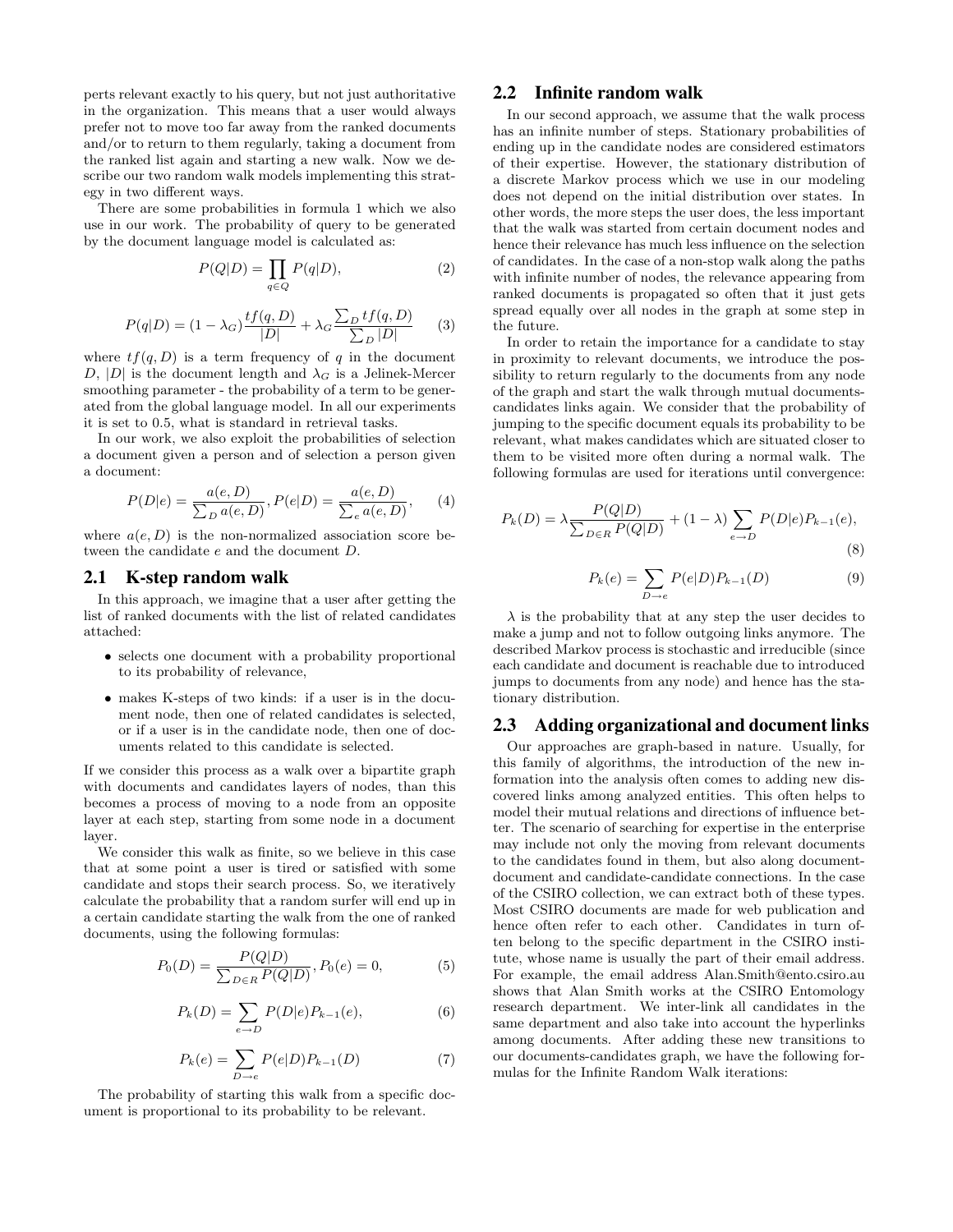$$
P_k(D) = \lambda \frac{P(Q|D)}{\sum_{D \in R} P(Q|D)} + (1 - \lambda)((1 - \mu_D) \sum_{e \to D} P(D|e)P_{k-1}(e) +
$$

$$
+\mu_D \sum_{D' \to D} P(D|D')P_{k-1}(D')), \tag{10}
$$

$$
P_k(e) = (1 - \mu_e) \sum_{D \to e} P(e|D) P_{k-1}(D) + \mu_e \sum_{e' \to e} P(e|e') P_{k-1}(e'),
$$
\n(11)

where  $\mu_D$  is the probability of following document-document connections being in the document node,  $\mu_e$  is the probability of following candidate-candidate connections being in the candidate node. The new transition probabilities are calculated as:

$$
P(D|D') = 1/N_{D'}, P(e|e') = 1/N_{e'},
$$
 (12)

where  $N_{D'}$  is the number of outgoing document links from the document  $D'$  and  $N_{e'}$  is the number of outgoing candidate links from the candidate  $e'$ .

#### 2.4 Adding relevance feedback

The useful feature of the relevance propagation approaches is that user feedback easily fits their framework. While in the absence of feedback information the relevance appears solely from the documents content, in the case of feedback it comes into the system also directly from user and shared among positively judged documents. Considering that, we utilized the list of relevant documents for a query provided by TREC in a simple way. We found the document among the ranked ones with the highest score and gave twice higher score to the feedback documents assuming that this relevance probability will be propagated to the adjacent candidates and further.

#### 3. RELATED WORK

The presented approaches belong to the family of documentcentric expert finding methods. They consider that the best estimator for the candidates expertise is the aggregated relevance of related documents [1, 9] or of surrounding text windows around candidate mentionings in these documents [3, 8]. Some document-centric methods already utilized the social network built using links among persons extracted from top documents. Campbell et al. [2] proposed the use of HITS algorithm [6] which performed better than just ranking by candidate's in-degree (related documents number). However, Chen et al. [4] found that a document-centric approach is still better than HITS based only ranking.

Markov chains are widely used in IR, mostly as variations of Google's Pagerank [7]. Some of them use strategies for the propagation of document relevance similar to ours. Jeh and Widom presented the Personalized Pagerank algorithm where random surfer jumped more likely to the documents which user initially preferred [5]. The approach by Richardson and Domingos makes a random, but "intelligent" surfer not only to follow hyperlinks, but also to move always in the direction of more relevant documents [10]. The propagation of item preference among similar users is modeled with discrete K-step Markov process for collaborative recommendation by Song et al. [11].

|              | MAP    | <b>MRR</b> |
|--------------|--------|------------|
| qorwkstep    | 0.1441 | 0.2250     |
| qorw         | 0.1463 | 0.2378     |
| gorwnewlinks | 0.1481 | 0.2478     |
| feedbackrun  | 0.2371 | 0.3517     |

Table 1: TREC 2007 Expert search official results, candidates recognition with email-addresses only, 1500 documents retrieved

# 4. RESULTS

The CSIRO collection was indexed using Snowball stemmer at the text parsing stage. This year participants were not given a list of candidates, but just a structural template of their email addresses helping to recognize them in the documents. For the purpose of finding candidate experts, we extracted all emails from the collection with csiro.au domain and firstname.lastname-like first part. We also made an automatic match of emails with the same first part, but with different subdomains to one candidate identifier, found csiro.au email address without subdomains and the same firstname.lastname part. For example: Alan.Smith@cmis.csiro.au, Alan.Smith@ento.csiro.au → Alan.Smith@csiro.au. If the email address without subdomains did not exist in the collection for the specific person, it was made up. We also had a list of email addresses to be banned which were not personal, but organizational addresses (e.g. publishing.photos@csiro.au). Documents were retrieved using language model-based ranking function (see Formula 2). For the analysis we took only top-K ranked documents.

In the experiments whose results we submitted to TREC, we retrieved 1500 documents since for the previous TREC testbeds, the number of retrieved documents necessary for the maximum performance varied from 1000 to 8000. We set the jumping probability  $\lambda$  to 0.01,  $\mu_e$  and  $\mu_D$  were both set to 0.1, the association scores  $a(e, D)$  used in formulas 4 were set to 1.0. The number of steps in K-Step Random Walk was 5. In total, we submitted 4 runs:

- qorwkstep: K-Step Random Walk algorithm,
- qorw: Infinite Random Walk algorithm,
- qorwnewlinks: Infinite Random Walk algorithm with inter-document and organizational links added ( $\mu_e$ ,  $\mu_D$ ) 0),
- feedbackrun: Infinite Random Walk algorithm with the introduced feedback information.

Further we present the official results and the results of our successive experiments for the two main measures: the Mean Average Precision (MAP) and the Mean Reciprocal Rank (MRR).

We see in Table 1 that all algorithms used to produce the official runs showed similar performance, but the infinite random walk with and without additional links was slightly better. Adding new links did not improve MAP significantly, but MRR got more visible improvement.

However, after the submission and receiving results and relevance judgments from TREC, we continued our experiments. At first, we made an important observation: many candidates mentionings in the corpus are not accompanied with email addresses. If we take the *firstname.lastname* part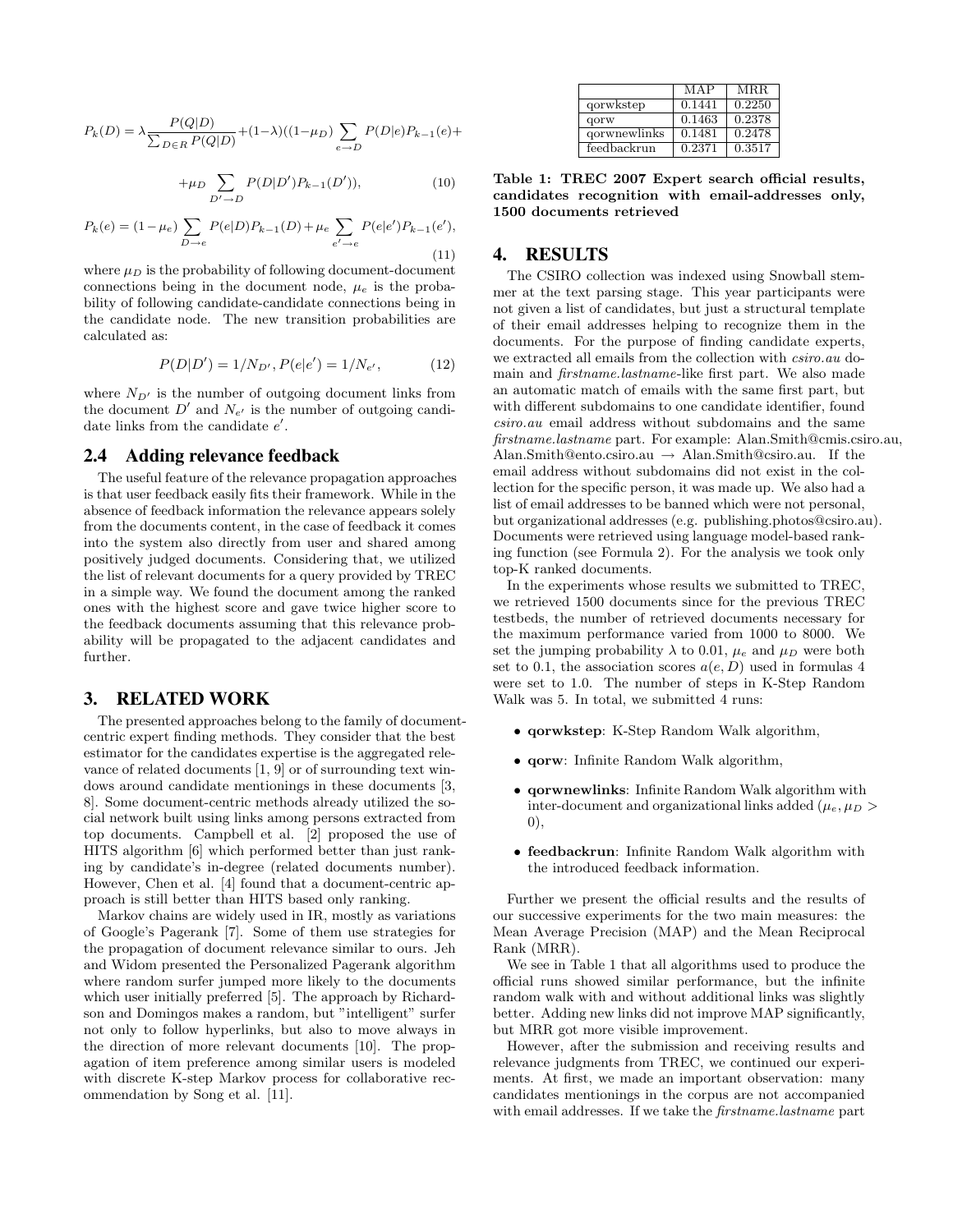of all extracted emails and additionally try to detect candidates in documents using these names (with a space instead of a dot in the middle), we find much more occurrences of the candidates in the collection. This improvement of candidates recognition tremendously influenced the overall performance (see Table 2).



Figure 1: Experiments with different numbers of retrieved documents and one-step relevance propagation

We also discovered that the best number of documents retrieved is much smaller than that we used in our TREC submission and that was optimal for the previous collection. We demonstrate the performance of the baseline method described in Section 1 (which is also the K-Step random walk with 1 step) for the different numbers of retrieved documents in Figure 1. Besides the average increase of the performance due to using full names in candidates recognition, we also see that it is better to retrieve just 50 documents. Such a decrease in performance with retrieval of each next document can be explained by several reasons for the CSIRO collection. At first, this year there are only few experts per query and therefore they are probably so authoritative in the organization that all appear in the top most relevant documents. At second, since the list of candidates is not predefined, we get more and more candidates competing to be ranked higher while retrieving more documents. This means that it becomes much harder to distinguish among them, especially because the expertise of the ones found in many lower-ranked documents is apparently supported by just the amount and not by the quality of expertise evidence.

We repeated all experiments that we made for the TREC submission for all tested methods with 50 retrieved documents and with the additional candidates recognition using full names. We see in Table 2 that all methods appeared to be better than the baseline method, especially ones based on infinite random walk. We also see that the K-Step Random Walk only slightly outperforms the baseline method and adding new links also gives not so much improvement to the Infinite Random Walk method. However, these methods are dependent on more parameters and hence are more sensitive to their proper setup. So, we show further that with the tuned settings, these methods become much more powerful.

We continue by experimenting with different numbers of steps for K-step Random Walk. As we see in Figure 1, the K-Step Random Walk algorithm reaches its maximum performance  $(MAP = 0.382)$  after making 15 steps. Moreover, after making about 50 steps it starts to show a very stable be-

|                  | MAP    | MRR.   |
|------------------|--------|--------|
| $qorwkstep, k=1$ | 0.3610 | 0.5088 |
| $qorwkstep, k=5$ | 0.3636 | 0.5088 |
| qorw             | 0.3790 | 0.5328 |
| qorwnewlinks     | 0.3820 | 0.5322 |

Table 2: TREC 2007 Expert search unofficial results with additional candidates recognition by full names mum diameters candidates reduced documents

havior and does not change its performance  $(MAP \approx 0.370)$ while a walk gets longer.



Figure 2: Experiments with different K for K-Step Random Walk

In the follow-up experiments shown in Figure 2 we test different values for  $\mu_e$  and  $\mu_D$ . We discover that adding links among documents does not influence the performance of the Infinite Random Walk positively. However, introducing links among candidates shows small, but noticeable improvement with a proper setup of  $\mu_e$ .



Figure 3: Experiments with values for  $\mu_e$  and  $\mu_D$ 

we used for TREC submission and with incorporated docuvery important for a modern IR system. We present a per-The ability to efficiently use the feedback information is ment relevance feedback in Table 3. formance of all methods with the same parameter set which

dom Walk algorithm and the Infinite Random Walk with baseline and especially the performance of the K-Step Ranmethods. However, all of them are slightly better than the We see that since the task became much easier with the presence of feedback, it is harder to distinguish between additional links.